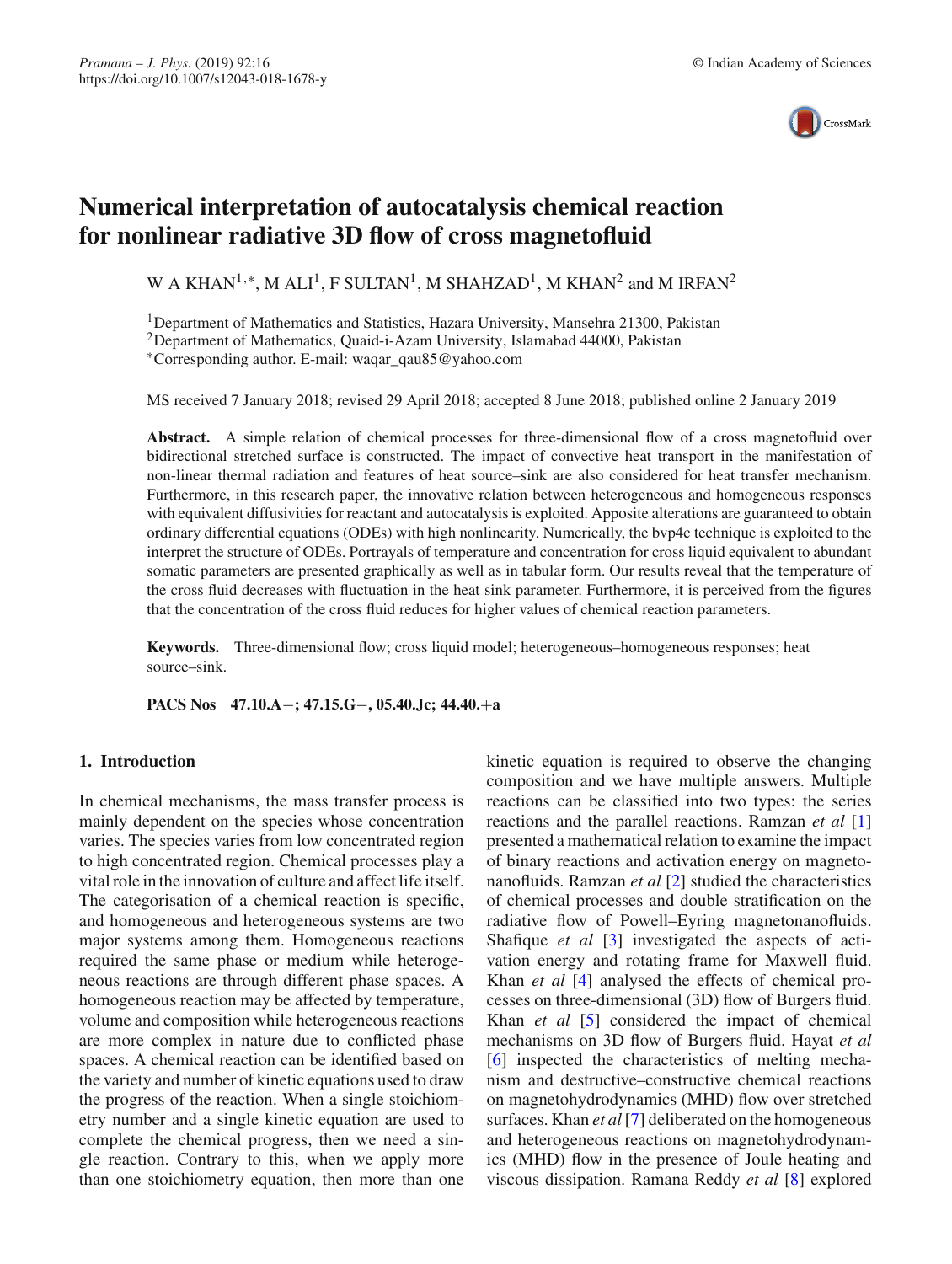the features of radiation aspects of rotating plates in the presence of chemical mechanisms. Animasaun *et al* [\[9\]](#page-8-8) analysed the impact of induced MHD for homogeneous and heterogeneous reactions in the presence of nonlinear thermal radiation. Khan *et al* [\[10](#page-8-9)] addressed analytically the properties of Maxwell fluid by utilising heat sink–source and homogeneous–heterogeneous reaction aspects. Khan *et al* [\[11](#page-8-10)] computed the stretched flow by considering the generalised Burgers fluid with chemical processes. Mustafa *et al* [\[12](#page-8-11)] examined the characteristics of activation energy and chemical mechanisms on the magnetonanofluids. Sohail *et al* [\[13\]](#page-8-12) explained the chemical processes and heat conduction for viscoelastic fluids. Mahanthesh *et al* [\[14](#page-8-13)] investigated the aspects of chemical reaction on 3D flow of nanoliquids. Khan *et al* [\[15](#page-8-14)] reported the analytical study of Maxwell liquid by utilising the aspects of chemical mechanisms. Khan *et al* [\[16](#page-8-15)] discussed numerically the thermophysical properties of unsteady flow of Carreau fluid in the presence of chemical reacting species.

Radiation is a mechanism in which electromagnetic waves spread from hot surface to its adsorption point. Radiation is a significant component in the treatment of various malignancies. Moreover, technological applications of thermal radiation can be seen in nuclear power plants, solar power technology, chemical processes and combustion chambers. Moreover, radiative heat transport law of Stefan–Boltzmann states that energy emitted by a hot surface is directly proportional to the fourth power of the surface's absolute temperature. It has been observed that when the temperature difference between the object and free stream fluid is large, thermal radiation is capable of inverting the thermal boundary layers and related rate of heat transfer. Moreover, in the literature, investigators utilised the linear radiation aspects, which are valid only for small temperature differences. Therefore, it is challenging to construct systems of engineering applications in which liquids have small temperature differences. Thus, investigators were interested to consider nonlinear thermal radiation aspects because nonlinear thermal radiation provides large temperature difference. Khan *et al* [\[17\]](#page-8-16) developed mathematical relation for 3D radiative flow of Burgers nanofluid by considering the aspects of newly suggested max flux conditions. Farooq *et al* [\[18](#page-8-17)] discussed the effect of nonlinear thermal radiation with MHD stagnation point flow of viscoelastic nanofluids. Atlas *et al* [\[19](#page-8-18)] investigated the impact of radiation on nanoliquids by considering the squeezing channels and zero flux relations. Akbar and Khan [\[20\]](#page-8-19) examined the aspects of thermal radiation and slip mechanisms on the nanofluids. Hayat *et al* [\[21](#page-8-20)] deliberated on the characteristics of chemical reactions on magneto-Jeffrey liquid in the presence of nonlinear thermal radiation. Khan *et al* [\[22\]](#page-8-21) considered the impact of chemical processes and radiation phenomenon on viscous liquids. Nayak *et al* [\[23\]](#page-8-22) deliberated on the features of 3D magnetonanofluid by utilising the aspects of thermal radiation. Nayak [\[24\]](#page-8-23) investigated the impact of viscous dissipation on magnetonanoliquids. Waqas *et al* [\[25\]](#page-8-24) addressed the characteristics of nonlinear thermal radiation for slendering surface by considering the aspects of thermophoresis and Brownian diffusion. Sandeep and Gnaneswara Reddy [\[26](#page-8-25)] analysed the impact of copper nanoparticles on water by considering different geometries. Mahanthesh *et al* [\[27](#page-8-26)] deliberated on the features of nonlinear 3D stretched flow for Oldroyd-B fluid. Bhatti *et al* [\[28](#page-8-27)] investigated the heat transfer mechanism for MHD particle–fluid suspension under the influence of thermal radiation induced by metachronal wave.

Nowadays, rheology of non-Newtonian fluid [\[29](#page-8-28)[–37\]](#page-8-29) mechanisms has gained substantial attention among investigators because of their growing industrial and technical importance in petroleum, polymer and food processing industries. Such mechanisms of non-Newtonian fluid cannot be characterised just like Newtonian fluids. Because of disparity of flow in nature, numerous fluid relations have been suggested by investigators to explore the physical properties of these fluids. Out of these models, the cross fluid model is a subclass of generalised Newtonian fluids. Furthermore, the cross fluid model is significant in the preparation of various polymer solutions. Manzur *et al* [\[38](#page-8-30)] investigated the aspects of thermal radiation for the cross fluid in the presence of buoyancy assisting and opposing flows.

Inspired by such realities, this study aims at exploring the characteristics of heterogeneous and homogeneous responses on 3D steady cross magnetofluid over a bidirectional stretched surface. The influence of nonlinear thermal radiation with the features of heat sink–source and convective heat transport are also inspected for heat transfer mechanism. Numerical elucidation is realised for the existent flow problem by utilising bvp4c. The graphical depiction of diverse noticeable considerations on cross liquid temperature and concentration profiles with essential aspect is also an aspect scrutinised in this study. An assessment to former exploration is also provided to authenticate the acquired outcomes.

## **2. Problem formulation**

We considered the unsteady 3D flow of a cross magnetoliquid in the presence of convective heat transport over a bidirectional stretched surface with velocities  $U_w(x, t)$  and  $V_w(y, t)$ , respectively, in which *x* is the coordinate measured besides the sheet (see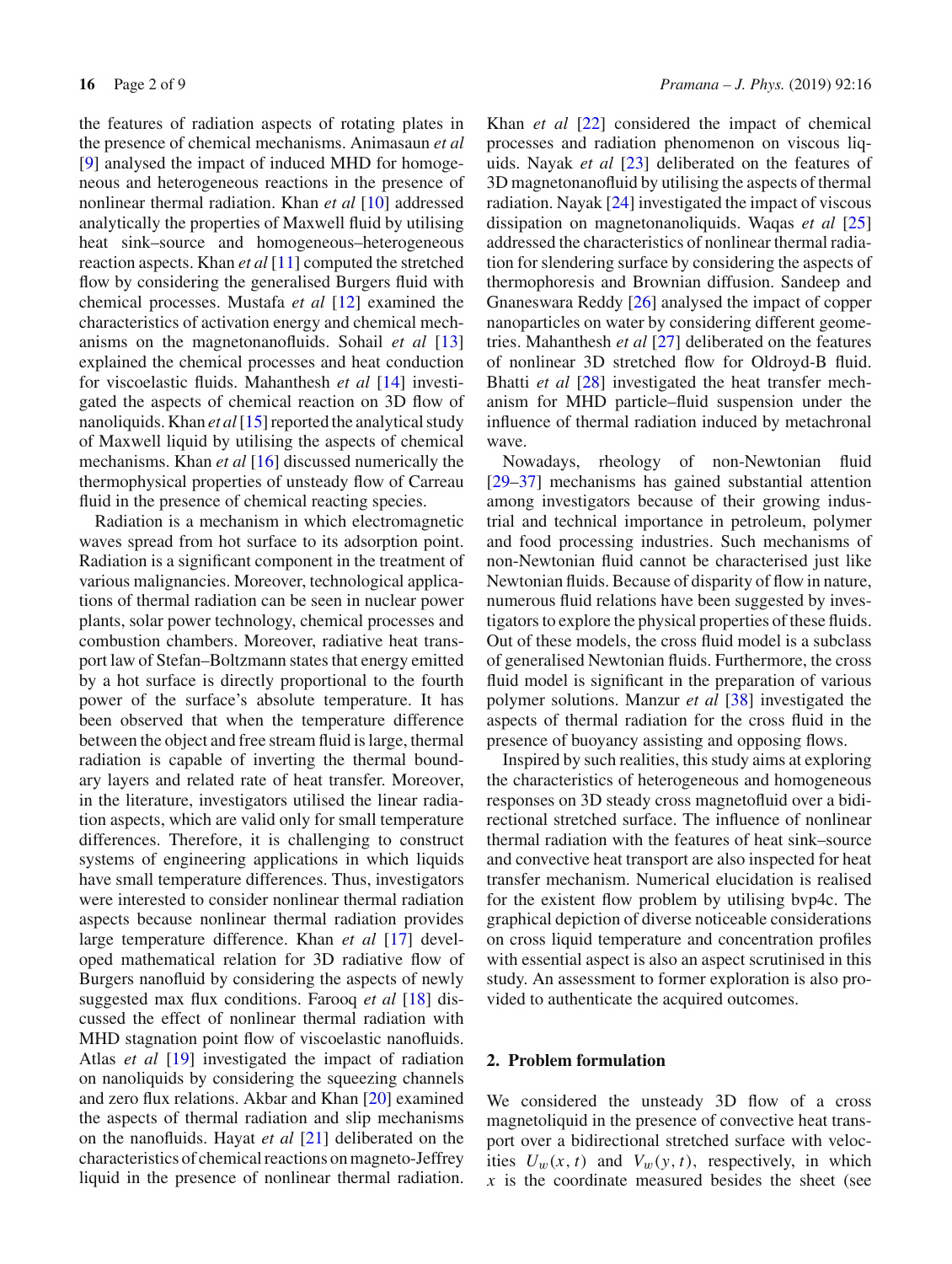

<span id="page-2-0"></span>**Figure 1.** The physical geometry of the problem.

figure [1\)](#page-2-0). Heat transfer exploration is carried out in the manifestation of nonlinear thermal radiation and heat source–sink. Additionally, the flow analysis is executed with heterogeneous and homogeneous responses. A magnetic field is applied along the *z*-axis. Because of the small magnetic Reynolds number, the induced magnetic field is discounted. Moreover, a conjecture is prepared that the intense liquid below the sheet with temperature  $T_t$  transforms the sheet temperature by convective heat transference approach, which delivers the coefficient of heat transfer  $h_t$ . The homogeneous response for cubic autocatalysis can be written as

$$
P + 2Q \rightarrow 3Q, \text{ rate} = k_m p q^2,
$$
 (1)

while on the surface catalyst, the first-order isothermal response is

$$
P \to Q, \text{ rate} = k_n p,
$$
\n<sup>(2)</sup>

where  $P$ ,  $Q$ ,  $p$ ,  $q$ ,  $k_m$ ,  $k_n$  are, respectively, the chemical species, concentration of the species and rate constants. Moreover, the concentration of the reactant *P* at infinity is  $p_0$  while the concentration of the reactant  $Q$  at infinity is zero and these reactions are isothermal.

By utilising the above-mentioned assumptions, the flow problem with boundary conditions is stated as

<span id="page-2-1"></span>
$$
\frac{\partial u}{\partial x} + \frac{\partial v}{\partial y} + \frac{\partial w}{\partial z} = 0,
$$
\n(3)  
\n
$$
\frac{\partial u}{\partial t} + u \frac{\partial u}{\partial x} + v \frac{\partial u}{\partial y} + w \frac{\partial u}{\partial z}
$$
\n
$$
= -\frac{1}{\rho_f} \frac{\partial p_1}{\partial x} + v \partial / \partial z \left[ \frac{\partial u / \partial z}{1 + {\{\Gamma (\partial u / \partial z)\}}^n} \right]
$$
\n
$$
- \frac{\sigma B_0^2 u}{\rho_f},
$$
\n(4)

$$
\frac{\partial v}{\partial t} + u \frac{\partial v}{\partial x} + v \frac{\partial v}{\partial y} + w \frac{\partial v}{\partial z} \n= -\frac{1}{\rho_f} \frac{\partial \rho_1}{\partial y} + v \frac{\partial}{\partial z} \left[ \frac{\partial v/\partial z}{1 + {\{\Gamma (\partial v/\partial z)\}}^n} \right] \n- \frac{\sigma B_0^2 v}{\rho_f},
$$
\n(5)

$$
\frac{\partial T}{\partial t} + u \frac{\partial T}{\partial x} + v \frac{\partial T}{\partial y} + w \frac{\partial T}{\partial z} \n= \alpha_1 \frac{\partial^2 T}{\partial z^2} - \frac{1}{(\rho c)_f} \frac{\partial q_r}{\partial z} + \frac{Q_0}{(\rho c)_f} (T - T_\infty),
$$
\n(6)

$$
\frac{\partial p}{\partial t} + u \frac{\partial p}{\partial x} + v \frac{\partial p}{\partial y} + w \frac{\partial p}{\partial z} = D_P \frac{\partial^2 p}{\partial z^2} - k_m p q^2, \quad (7)
$$

$$
\frac{\partial q}{\partial t} + u \frac{\partial q}{\partial x} + v \frac{\partial q}{\partial y} + w \frac{\partial q}{\partial z} = D_Q \frac{\partial^2 q}{\partial z^2} + k_m p q^2. \quad (8)
$$

The boundary conditions of the flow problem are:

<span id="page-2-2"></span>
$$
u = U_w(x, t) = \frac{ax}{1 - \beta t},
$$
  
\n
$$
v = V_w(x, t) = \frac{by}{1 - \beta t}, \quad w = 0,
$$
  
\n
$$
-k\frac{\partial T}{\partial z} = h_t[T_t - T], \quad D_P \frac{\partial p}{\partial z} = k_n p,
$$
  
\n
$$
D_Q \frac{\partial q}{\partial z} = -k_n p \quad \text{at } z = 0,
$$
  
\n
$$
u \to 0, \quad v \to 0, \quad T \to T_\infty, \quad p \to p_0,
$$
  
\n
$$
q \to 0 \text{ as } z \to \infty,
$$
  
\n(10)

where  $u, v, w, T, C, v, \Gamma, n, \rho_f, p_1, \alpha_1, q_r, D_P, D_Q$ are the velocity components in the *x*, *y* and *z* directions, temperature, concentration, kinematic viscosity, fluid parameters, material time constant or consistency index, fluid density, pressure, thermal diffusivity of base liquid, radiative heat flux and diffusion species coefficients of *P* and *Q*, respectively.

The expression of radiative heat flux *q*<sup>r</sup> is simplified as

$$
q_{\rm r} = -\frac{4\sigma^*}{3k^*} \frac{\partial T^4}{\partial z} = -\frac{16\sigma^* T^3}{3k^*} \frac{\partial T}{\partial z},\tag{11}
$$

where  $\sigma^*$  and  $k^*$  are the Stefan–Boltzmann constant and coefficient of mean absorption, respectively.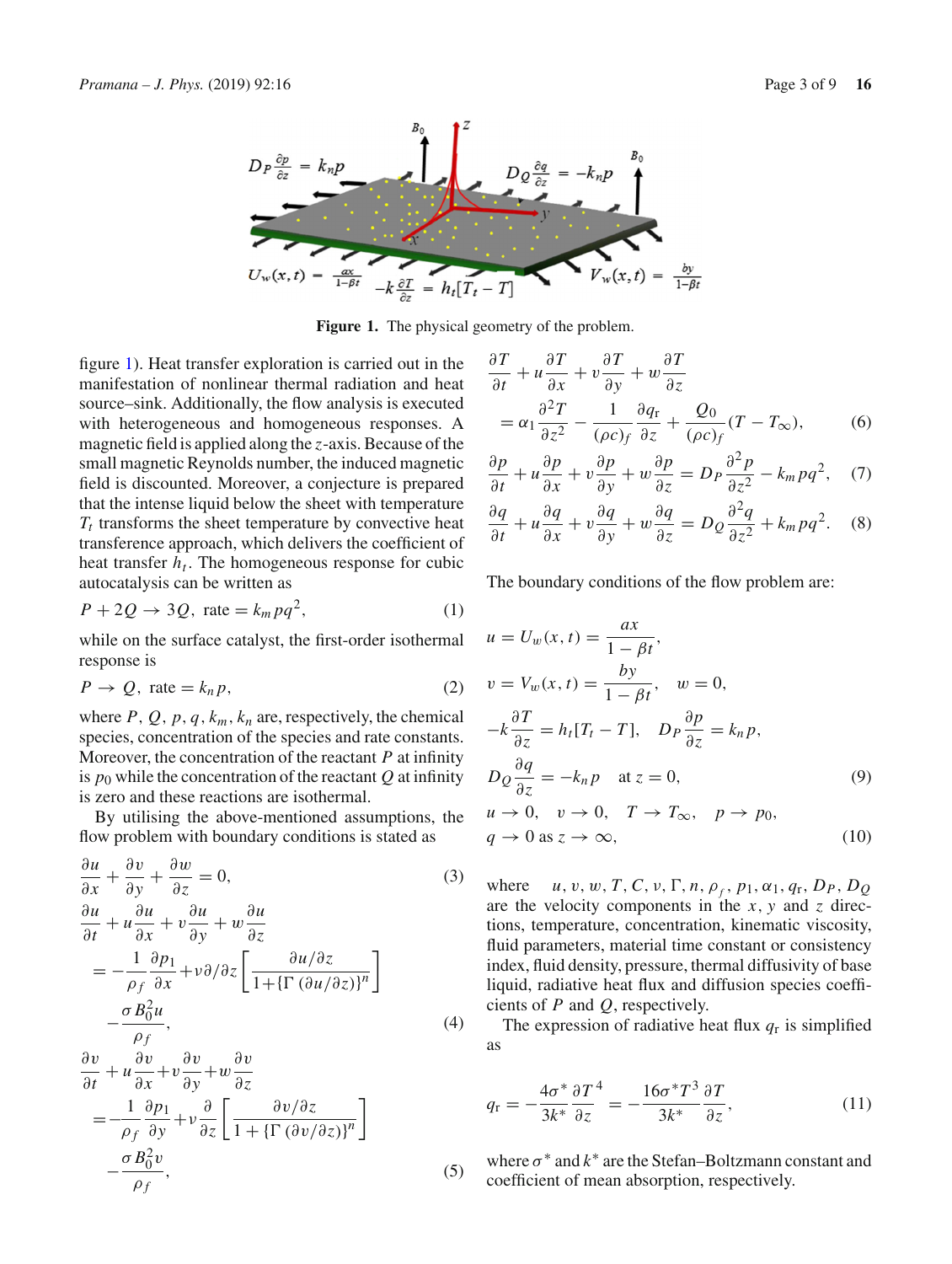$$
\frac{\partial T}{\partial t} + u \frac{\partial T}{\partial x} + v \frac{\partial T}{\partial y} + w \frac{\partial T}{\partial z} \n= \alpha_1 \frac{\partial^2 T}{\partial z^2} + \frac{16\sigma^*}{3k^*(\rho c)_f} \frac{\partial}{\partial z} \left( T^3 \frac{\partial T}{\partial z} \right).
$$
\n(12)

The following pertinent conversions are

$$
u = \frac{ax}{1 - \beta t} f'(\eta),
$$
  
\n
$$
v = \frac{ay}{1 - \beta t} g'(\eta),
$$
  
\n
$$
w = -\sqrt{\frac{av}{1 - \beta t}} [f(\eta) + g(\eta)],
$$
  
\n
$$
\theta(\eta) = \frac{T - T_{\infty}}{T_t - T_{\infty}},
$$
  
\n
$$
p = p_0 I(\eta),
$$
  
\n
$$
q = q_0 e(\eta),
$$
  
\n
$$
\eta = z \sqrt{\frac{a}{v(1 - \beta t)}}.
$$
\n(13)

In view of the above conversions, the condition of incompressibility is satisfied automatically and eqs. [\(4\)](#page-2-1)–  $(10)$  yield

<span id="page-3-0"></span>
$$
[1 + (1 - n) (We_1 f'')^n] f''' - [1 + (We_1 f'')^n]^2
$$
  
\n
$$
\times [f'^2 - (f + g) f''] - [S (f' + \frac{1}{2}nf'') + M^2 f']
$$
  
\n
$$
\times [1 + (We_1 f'')^n]^2 = 0,
$$
  
\n
$$
[1 + (1 - n) (We_2 g'')^n] g''' - [1 + (We_2 g'')^n]^2
$$
  
\n
$$
\times [g'^2 - (f + g) g''] - [S (g' + \frac{1}{2}ng'') + M^2 g']
$$
  
\n
$$
\times [1 + (We_2 g'')^n]^2 = 0,
$$
  
\n
$$
\frac{d}{d\eta} [1 + R_d(1 + (\theta_f - 1)\theta)^3] \theta']
$$

$$
-\frac{\Pr S}{2}\eta\theta' + \Pr(f+g)\theta' + \Pr \delta\theta = 0, \tag{16}
$$

$$
\frac{1}{\text{Sc}}I'' - \frac{S}{2}\eta I' + (f+g)I' - k_1 I e^2 = 0,\tag{17}
$$

$$
\frac{\lambda_1}{\text{Sc}}e'' - \frac{S}{2}\eta e' + (f+g)e' + k_1de^2 = 0,\tag{18}
$$

$$
f(0) = 0, \quad g(0) = 0,
$$
  
\n
$$
f'(0) = 1, \quad g'(0) = \alpha,
$$
  
\n
$$
\theta'(0) = -\gamma[1 - \theta(0)],
$$
  
\n
$$
I'(0) = k_2 I(0), \quad e'(0) = -k_2 I(0),
$$
  
\n
$$
f' \to 0, \quad g' \to 0, \quad \theta \to 0, \quad I \to 1,
$$
\n(19)

$$
e \to 0 \quad \text{as } \eta \to \infty. \tag{20}
$$

In the above expressions, We<sub>1</sub>, We<sub>2</sub>, *M*, *S*,  $\alpha$ ,  $\gamma$ ,  $R_d$ ,  $\theta_f$ , Pr,  $\delta$ ,  $\lambda_1$ ,  $k_1$ ,  $k_2$ , Sc are the local Weissenberg numbers, magnetic parameter, unsteadiness parameter, ratio of stretching rate parameter, Biot number, radiation parameter, temperature ratio parameter, Prandtl number, heat source–sink parameter, ratio of diffusion coefficient, measures the strength of heterogenous– homogeneous processes, respectively. Mathematically, these parameters are expressed in the following manner:

We<sub>1</sub> = 
$$
\sqrt{\frac{\Gamma a U_w^2}{\nu (1 - \beta t)}},
$$
 We<sub>2</sub> =  $\sqrt{\frac{\Gamma a V_w^2}{\nu (1 - \beta t)}},$   
\n $R_d = \frac{16\sigma^* T_\infty^3}{3kk^*},$   $\alpha = \frac{b}{a},$   $\theta_f = \frac{T_t}{T_\infty},$   $S = \frac{\beta}{a},$   
\n $M^2 = \frac{\sigma B_0^2 (1 - \beta t)}{\rho_f a},$   $\gamma = \frac{h_f}{k} \sqrt{\frac{\nu}{a}},$   $Pr = \frac{\nu}{\alpha_1},$   
\n $\delta = \frac{Q_0 (1 - \beta t)}{a(\rho c)_f},$   $\lambda_1 = \frac{D_Q}{D_P},$   $Sc = \frac{\nu}{D_P}.$  (21)

For simplicity, we assumed that diffusion coefficients *DP* and *DQ* are equal and thus we have the following relation:

$$
I(\eta) + e(\eta) = 1.
$$
\n<sup>(22)</sup>

Now, consequently, eqs [\(17\)](#page-3-0) and [\(18\)](#page-3-0) yield

$$
\frac{1}{\text{Sc}}I'' - \frac{S}{2}\eta I' + (f+g)I' - k_1(1-I)^2I = 0 \tag{23}
$$

with boundary conditions

$$
I'(0) = k_2 I(0), \quad I \to 1 \quad \text{as } \eta \to \infty. \tag{24}
$$

# **3. Physical quantities**

Chemical and physical quantities of interest in this research work are the skin friction coefficients and rate of heat transfer. The expressions for the skin friction coefficients and local Nusselt number are given as follows:

$$
C_{f_x} = \frac{2\tau_{xz}}{\rho_f U_w^2}, \quad C_{f_y} = \frac{2\tau_{yz}}{\rho_f U_w^2},
$$
  
\n
$$
Nu_x = -\frac{x}{(T_t - T_\infty)} \left(\frac{\partial T}{\partial z}\right)\Big|_{z=0} + \frac{xq_r}{k(T_t - T_\infty)}.
$$
 (25)

The above quantities are in the dimensionless form, and we have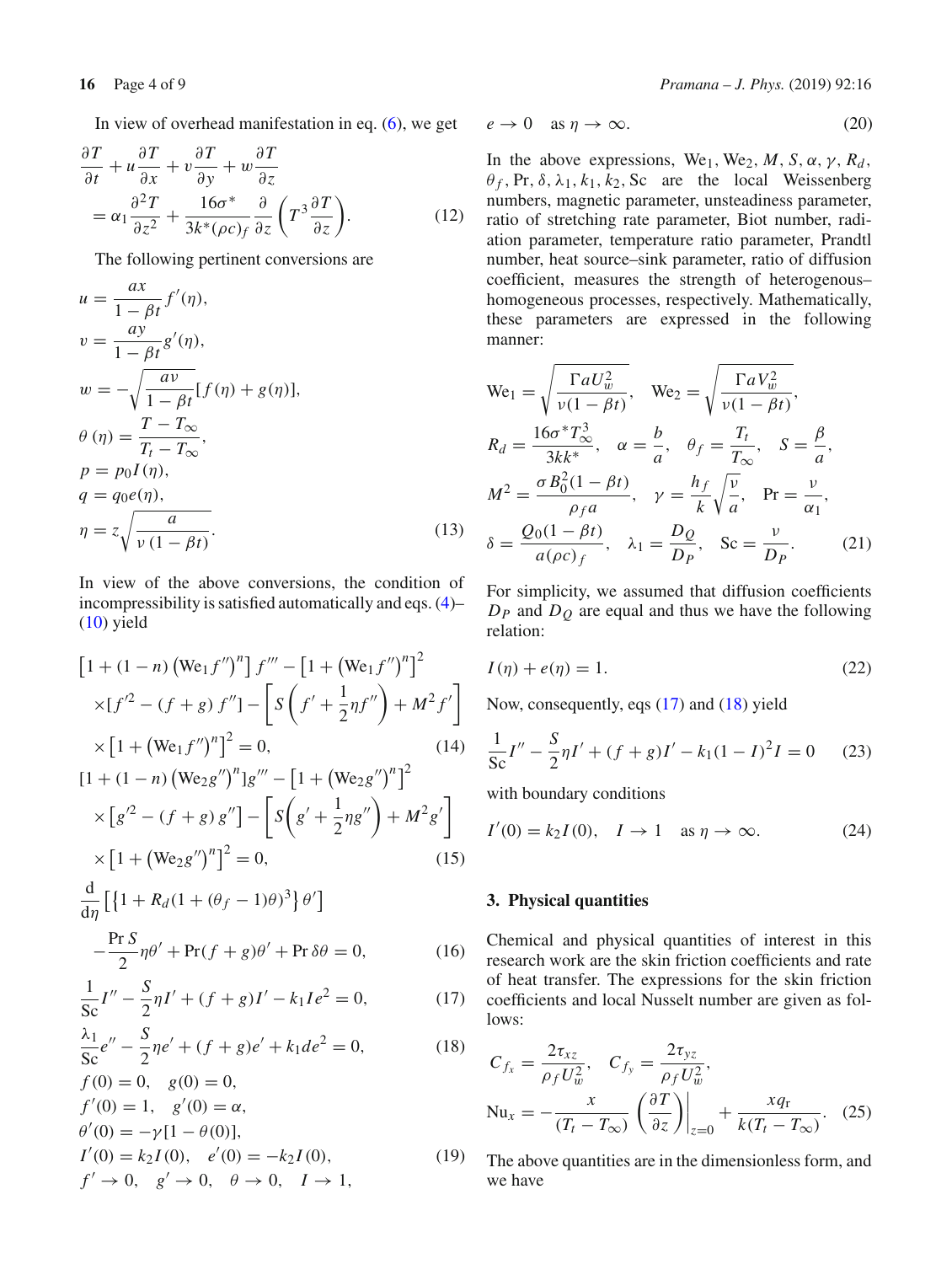| $\boldsymbol{M}$<br>0.9 | $\frac{1}{2}C_{f_x}(\text{Re}_x)^{1/2}$<br>0.27753248 | $\frac{1}{2}(U_w/V_w)C_{f_v}(\text{Re}_y)^{1/2}$<br>$-0.14803322$ |
|-------------------------|-------------------------------------------------------|-------------------------------------------------------------------|
|                         |                                                       |                                                                   |
|                         |                                                       |                                                                   |
|                         |                                                       | $-0.29145241$                                                     |
|                         | 0.12341051                                            | $-0.30707752$                                                     |
|                         | 0.15735507                                            | 0.30159281                                                        |
|                         | 0.12832017                                            | 0.044875384                                                       |
|                         | 0.10608653                                            | 0.026671393                                                       |
|                         | 0.25189512                                            | $-0.029730894$                                                    |
|                         | 0.27466712                                            | $-0.24505916$                                                     |
|                         | 0.30361253                                            | 0.15849571                                                        |
|                         | $-1.372597$                                           | $-1.1462287$                                                      |
|                         | $-0.73602615$                                         | $-0.6879723$                                                      |
|                         | $-0.011940978$                                        | $-0.17751861$                                                     |
| 0.0                     | 0.11808658                                            | $-0.16286007$                                                     |
| 0.3                     | 0.15934816                                            | $-0.28413843$                                                     |
| 0.4                     | 0.16838717                                            | $-0.63312652$                                                     |
|                         |                                                       | 0.19243895                                                        |

<span id="page-4-0"></span>**Table 1.** Numerical values of local skin friction coefficients  $\frac{1}{2}C_{f_x}(\text{Re}_x)^{1/2}$  and  $\frac{1}{2}(U_w/V_w)C_{f_y}(\text{Re}_y)^{1/2}$  for distinct values of escalating parameters.

$$
\frac{1}{2}C_{f_x}(\text{Re}_x)^{1/2} = \frac{f''(0)}{[1 + (\text{We}_1 f''(0))^n]},
$$
\n
$$
\frac{1}{2}\left(\frac{U_w}{V_w}\right)C_f(\text{Re}_y)^{1/2} = \frac{g''(0)}{[1 + (\text{We}_1 g''(0))^n]},
$$
\n
$$
\text{Re}_x^{-1/2}\text{Nu}_x = -[1 + R_d\{1 + (\theta_f - 1)\theta(0)\}^3]\theta'(0),
$$
\n(26)

in which  $Re_x = ax^2/v$  is the local Reynold number.

#### **4. Graphical outcomes and discussion**

In this research work, numerical solutions are accomplished for the analysis of constructive–destructive aspects of MHD 3D forced convective flow of the cross fluid. Heat source–sink and nonlinear radiation effects are taken into consideration. The governing ODEs and boundary conditions are analysed by utilising the bvp4c function in Matlab. Detailed graphical analysis has been made for the temperature and concentration fields and discussed for various parameters of interest. Furthermore, skin friction coefficients for fluctuating parameters are characterised in table [1.](#page-4-0) From table [1,](#page-4-0) we perceived that skin friction coefficient enriches for accumulative values of  $M$  and We<sub>2</sub> while it illustrates the diminishing behaviour of We<sub>1</sub> and  $n$ . The rate of heat transfer for fluctuation of various parameters is included in table [2.](#page-4-1) It is detected from table [2](#page-4-1) that the rate of heat transfer decreases for higher values of *M* while the rate of heat transfer increases for larger values of  $R_d$ ,  $\gamma$  and Pr for both shear thinning and thickening cases.

<span id="page-4-1"></span>**Table 2.** Numerical values of the local Nusselt number for different parameters when  $We_1 = We_2 = 2.0, \alpha = 0.3$ ,  $\delta = 0.2$ ,  $\theta_f = 1.2$  and Pr = 2.0 are fixed.

| S   | M   | $R_d$ | γ     | Pr    | $Nu_x Re_x^{-1/2}$ |           |
|-----|-----|-------|-------|-------|--------------------|-----------|
|     |     |       |       |       | $n = 0.5$          | $n = 1.5$ |
| 0.3 | 0.5 | 0.3   | 0.5   | 2.0   | 0.411062           | 0.429949  |
| 0.4 |     |       |       |       | 0.424277           | 0.439151  |
| 0.5 |     |       |       |       | 0.435556           | 0.447557  |
| 0.6 |     |       |       |       | 0.445239           | 0.455161  |
| 0.3 | 0.0 | 1/Nx3 | 1/Nx3 | 1/Nx3 | 0.418642           | 0.433624  |
|     | 0.2 |       |       |       | 0.417404           | 0.433017  |
|     | 0.4 |       |       |       | 0.413749           | 0.431242  |
|     | 0.5 | 0.0   |       |       | 0.324812           | 0.337217  |
|     |     | 0.4   |       |       | 0.438037           | 0.459293  |
|     |     | 0.8   |       |       | 0.537834           | 0.569123  |
|     |     | 0.3   | 0.1   |       | 0.116831           | 0.118229  |
|     |     |       | 0.2   |       | 0.211790           | 0.216517  |
|     |     |       | 0.4   |       | 0.355621           | 0.369532  |
|     |     |       | 0.5   | 1.0   | 0.328768           | 0.352512  |
|     |     |       |       | 1.3   | 0.360871           | 0.383626  |
|     |     |       |       | 1.7   | 0.392740           | 0.413299  |

#### 4.1 *Temperature field*

The temperature profiles of cross fluid exhibit remarkable changes with the variation of  $R_d$ ,  $\theta_f$ ,  $\delta$ , *M* and  $\gamma$  for  $n < 1$  and  $n > 1$ . The variation of temperature profile with these parameters is illustrated in figures [2–](#page-5-0)[7.](#page-6-0) Figures [2a](#page-5-0), [2b](#page-5-0) and [3a](#page-5-1), [3b](#page-5-1) present the impact of  $R_d$  and  $\theta_f$  on the temperature profile of the cross fluid. These figures show that augmented values of  $R_d$  and  $\theta_f$  affect the heat transfer strongly. It can be seen from the figures that the temperature of the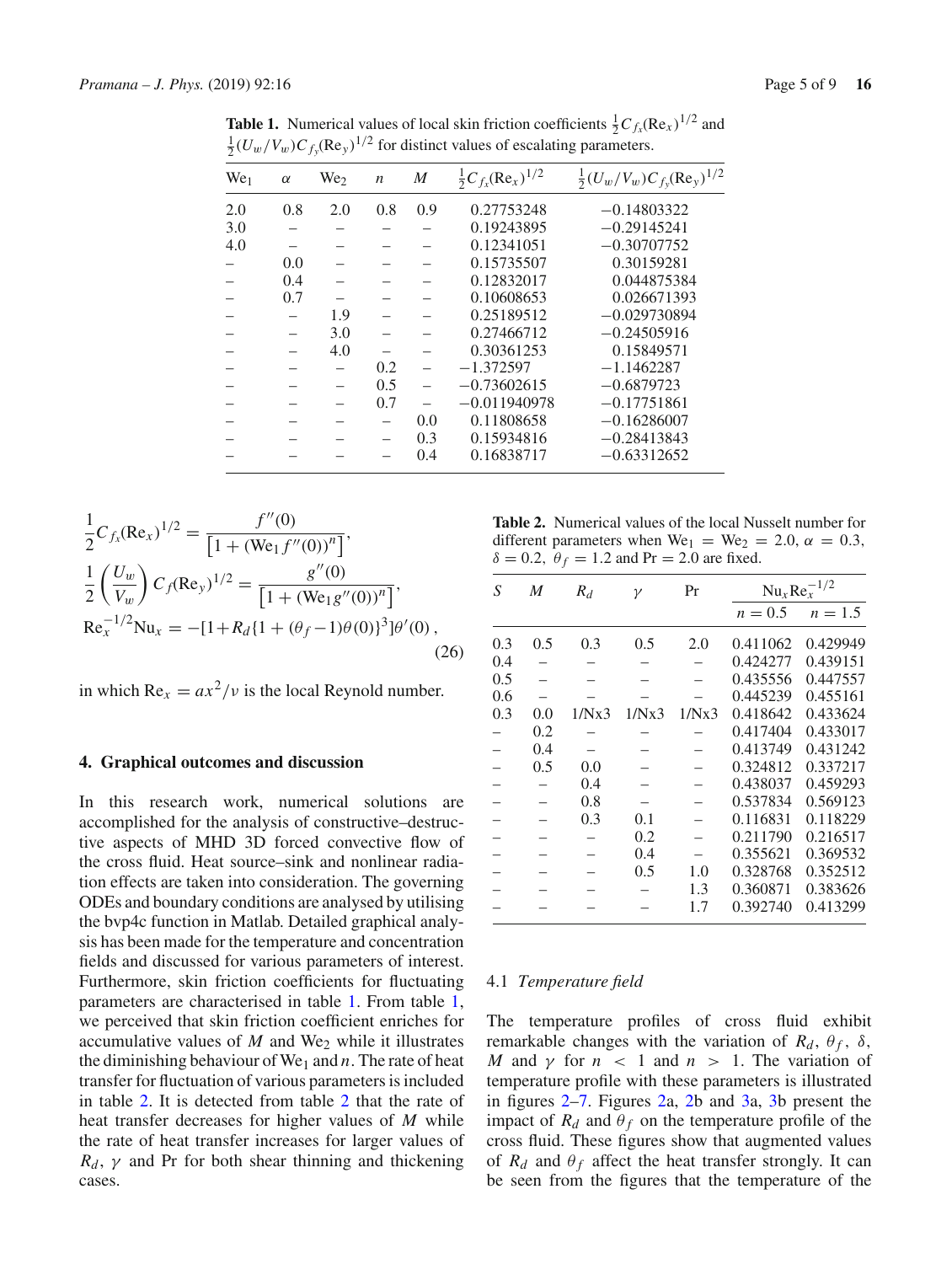

<span id="page-5-0"></span>**Figure 2.** Influence of  $R_d$  on  $\theta(\eta)$  for (a) shear-thinning and (b) shear-thickening liquids.



<span id="page-5-1"></span>**Figure 3.** Influence of  $\theta_f$  on  $\theta(\eta)$  for (a) shear-thinning and (b) shear-thickening liquids.



<span id="page-5-2"></span>**Figure 4.** Influence of heat sink ( $\delta < 0$ ) on  $\theta(\eta)$  for (**a**) shear-thinning and (**b**) shear-thickening liquids.

cross fluid increases for augmented values of  $R_d$  and  $\theta_f$ . Physically, as  $\theta_f$  strengthens, the temperature of the cross fluid at the wall becomes higher compared to the temperature of the cross liquid at infinity. As a result, the temperature of the fluid increases. To exhibit the effects of heat source–sink on the temperature profile of the cross fluid, we have plotted figures [4a](#page-5-2), [4b](#page-5-2) and [5a](#page-6-1), [5b](#page-6-1). These figures show that the temperature of the cross fluid decreases for  $\delta$  < 0 while the reverse trend is detected for  $\delta > 0$ . Physically, the heat source parameter provides more heat to the cross fluid due to which the temperature of the cross fluid intensifies. Figures [6a](#page-6-2), [6b](#page-6-2) and [7a](#page-6-0), [7b](#page-6-0)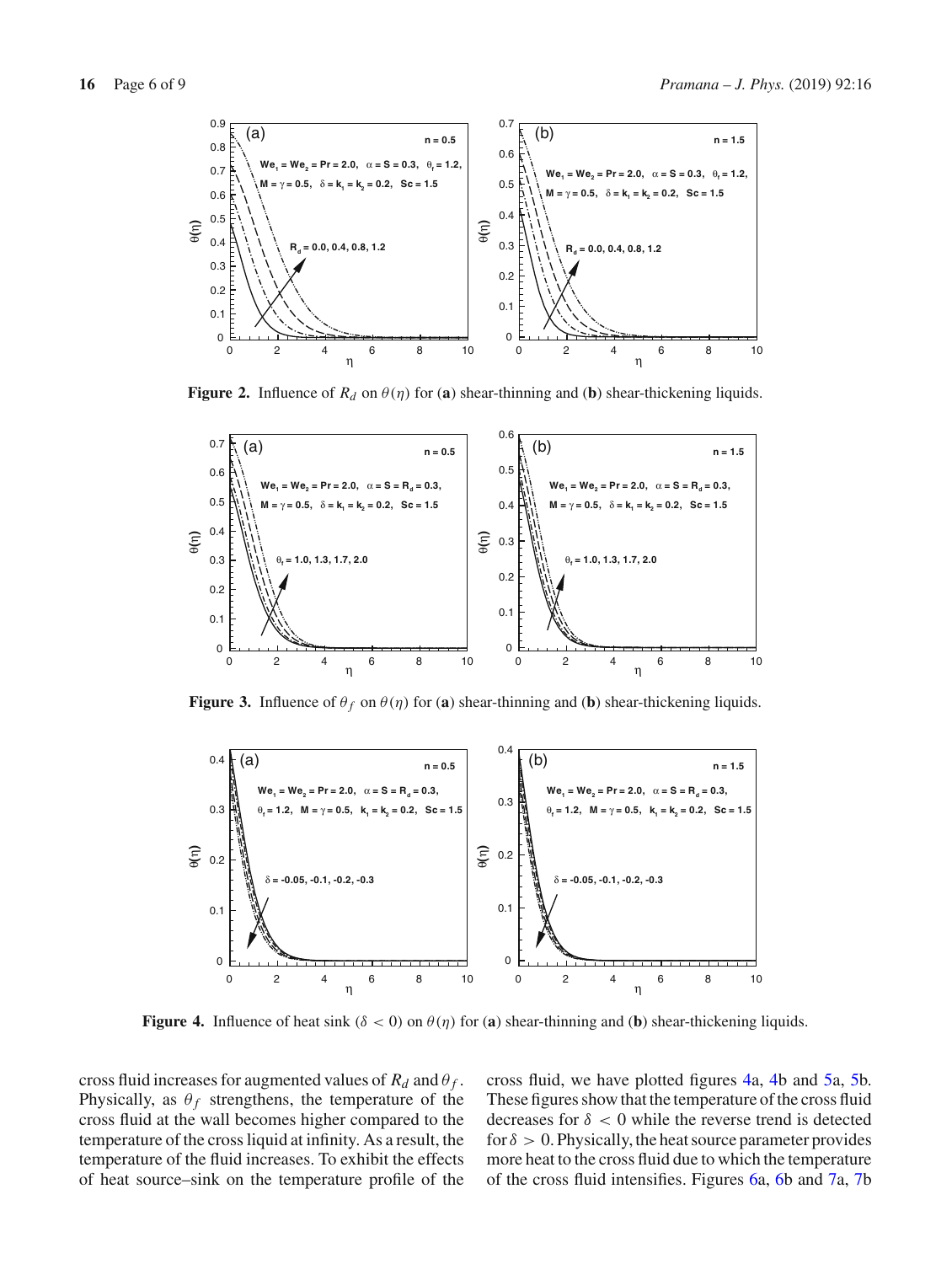

**Figure 5.** Influence of heat source  $(\delta > 0)$  on  $\theta(\eta)$  for (**a**) shear-thinning and (**b**) shear-thickening liquids.

<span id="page-6-1"></span>

<span id="page-6-2"></span>**Figure 6.** Influence of *M* on  $\theta(\eta)$  for (a) shear-thinning and (b) shear-thickening liquids.



<span id="page-6-0"></span>**Figure 7.** Influence of  $\gamma$  on  $\theta(\eta)$  for (a) shear-thinning and (b) shear-thickening liquids.

interpret the dependence of the magnetic parameter *M* and Biot number  $\gamma$  on cross fluid temperature for  $n < 1$ and  $n > 1$ . It can be seen from the graphical data that cross fluid temperatures increase with the augmented values of these physical parameters. Physically, as we enrich *M*, Lorentz's force increases due to which collision between the particles of the cross fluid enhances. As a result, the temperature of the cross fluid rises. Additionally, from these figures the dominant effect of *M* for cross fluid temperature is detected for *n* < 1. Furthermore, the physical reason behind this trend of  $\gamma$ is that less resistance is faced by the thermal wall which causes an enhancement in convective heat transfer to the fluid.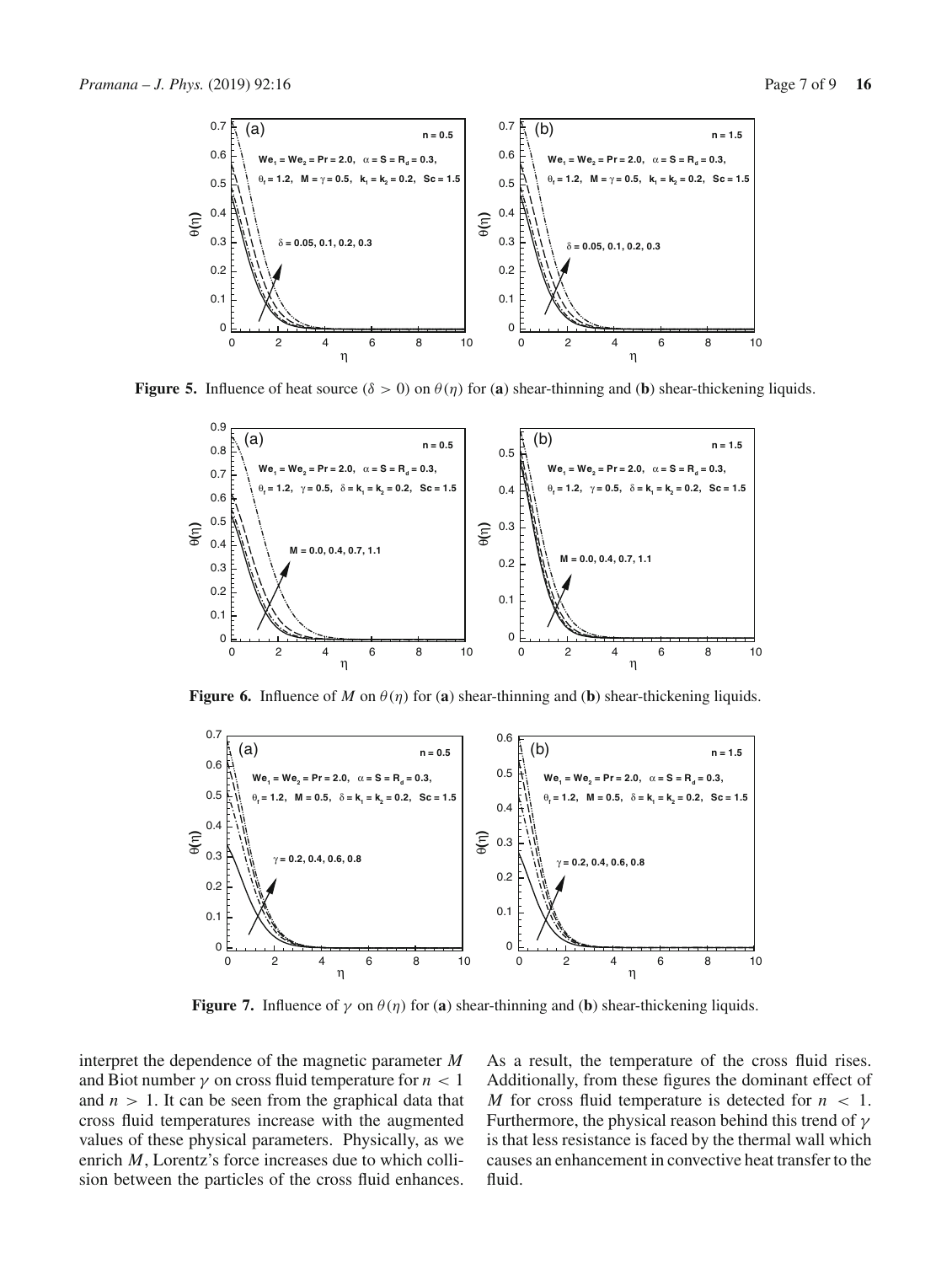

<span id="page-7-0"></span>**Figure 8.** Influence of  $k_1$  on  $I(\eta)$  for (a) shear-thinning and (b) shear-thickening liquids.



<span id="page-7-2"></span>**Figure 9.** Influence of *M* on  $I(\eta)$  for (a) shear-thinning and (b) shear-thickening liquids.



<span id="page-7-1"></span>**Figure 10.** Influence of Sc on *I*(η) for (**a**) shear-thinning and (**b**) shear-thickening liquids.

#### 4.2 *Concentration field*

The dependence of various parameters on the concentration of the cross fluid is exhibited graphically in figures [8](#page-7-0)[–10.](#page-7-1) Figures [8a](#page-7-0) and 8b are plotted to detect the characteristics of homogeneous processes  $k_1$  on the concentration of the cross fluid. Chemically, as we increase the values of  $k_1$ , destructive chemical mechanisms increase due to which the concentration of the cross fluid deceases. The concentration profiles of the cross fluid for different values of *M* are shown in figures [9a](#page-7-2) and [9b](#page-7-2). The increasing values of *M* result in decrease in the concentration of the cross fluid. Figures [10a](#page-7-1) and [10b](#page-7-1) show the concentration profiles of the